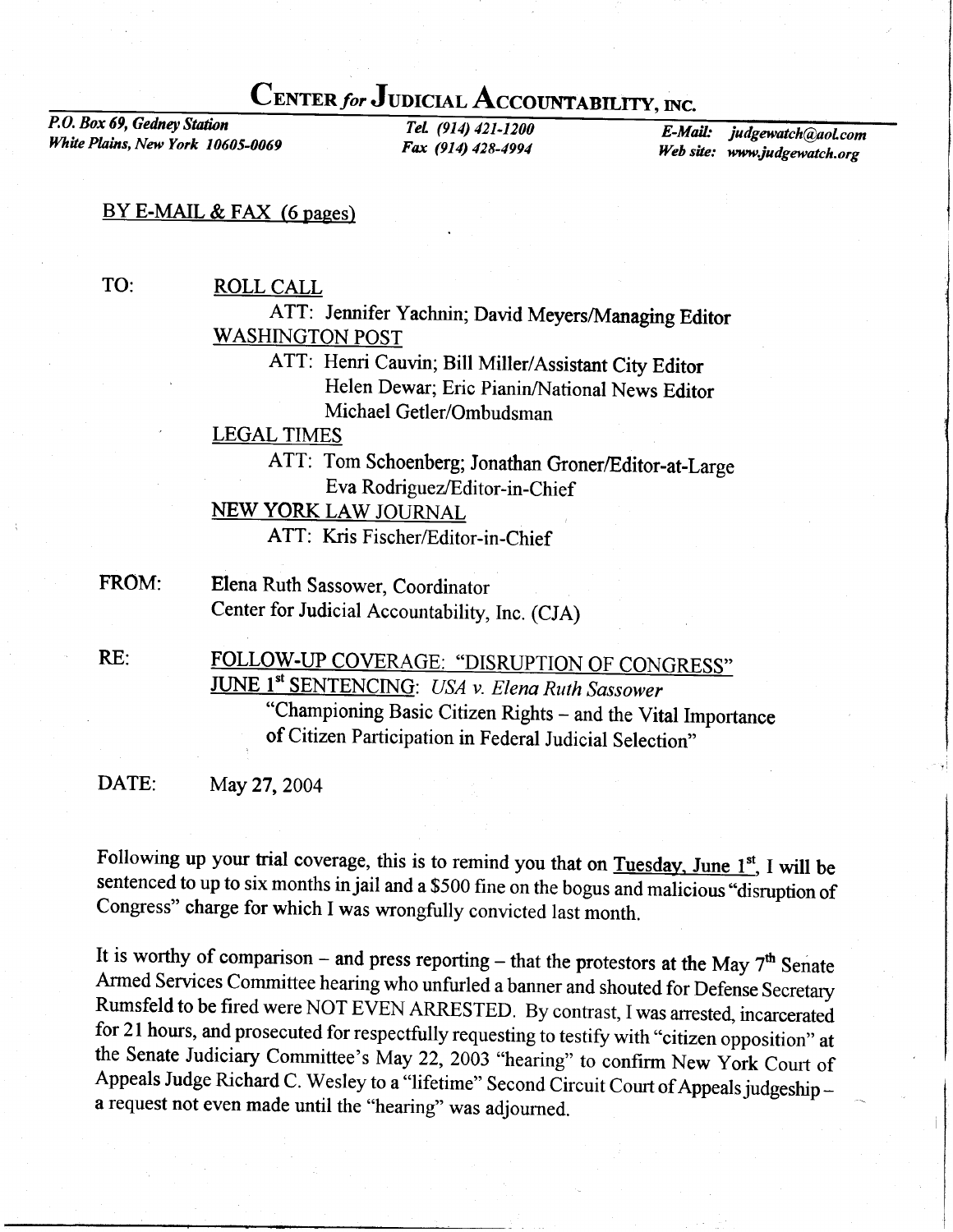It is my view -- publicly stated in my Letter to the Editor, "Correcting the Record", in the May  $10^{th}$  Roll Call (the same issue as has a large color photo of protestors at the May 7<sup>th</sup> hearing with their unfurled banner "FIRE RUMSFELD") -- that Senate Judiciary Committee Chairman Hatch, Ranking Member Leahy, New York Home-State Senators Schumer and Clinton, and Senator Chambliss should each be asked "how much ja "concocted 'crime'" of which I have been convicted. Based on what is summarized by that<br>Letter -- and by my further Letter to the Editor, "*Portrayal in News Item Found 'Denigrating*"<br>in the May 19<sup>th</sup> <u>New York Law Journa</u> documents posted on the homepage of CJA's website,  $www.judgewatch.org<sup>1</sup> - this is the LEAST of the questions the public would rightfully expect you to ask them.$ 

So that each of you may have the benefit of the formal research and investigative proposals that CJA has been circulating -- and which, if not pursued by you, will be pursued by others whose powerful scholarship and journalism will probe your failure to report on *readily-*<br>verifiable documentary proof of the corruption of federal judicial selection/confirmation, I<br>refer you to (1) CJA's May 4, 2004 prop The New York Times; and (3) CJA's May 20, 2004 proposal to The Washington Post. All are posted as part of the "paper trail", as likewise will be this memo. I respectfully request that you bring these to the attention of the appropriate and uppermost editors and managerial echelons so that investigative coverage may be promptly authorized, consistent with your publications' journalistic responsibilities to readers and the public at large.

Meantime, for your convenience, copies of my two summarizing Letters to the Editor in Roll Call and the New York Law Journal are enclosed.

I look forward to seeing you on Tuesday when I stand for sentencing -- without penitence or remorse -- for my championing of the transcendent issues outlined by my June 16, 2003 memo to Ralph Nader, Public Citizen, and Common Cause: "Basic Citizen Rights - and the Vital<br>Importance of Citizen Participation in Federal Judicial Selection."

Thank you.

Elena Ruy

Enclosures

<sup>&</sup>lt;sup>1</sup> Legal Times does NOT have to avail itself of these posted materials, as I previously provided it with "hard copies" to enable it to more easily verify and investigate the politically-explosive story that has yet to be written.